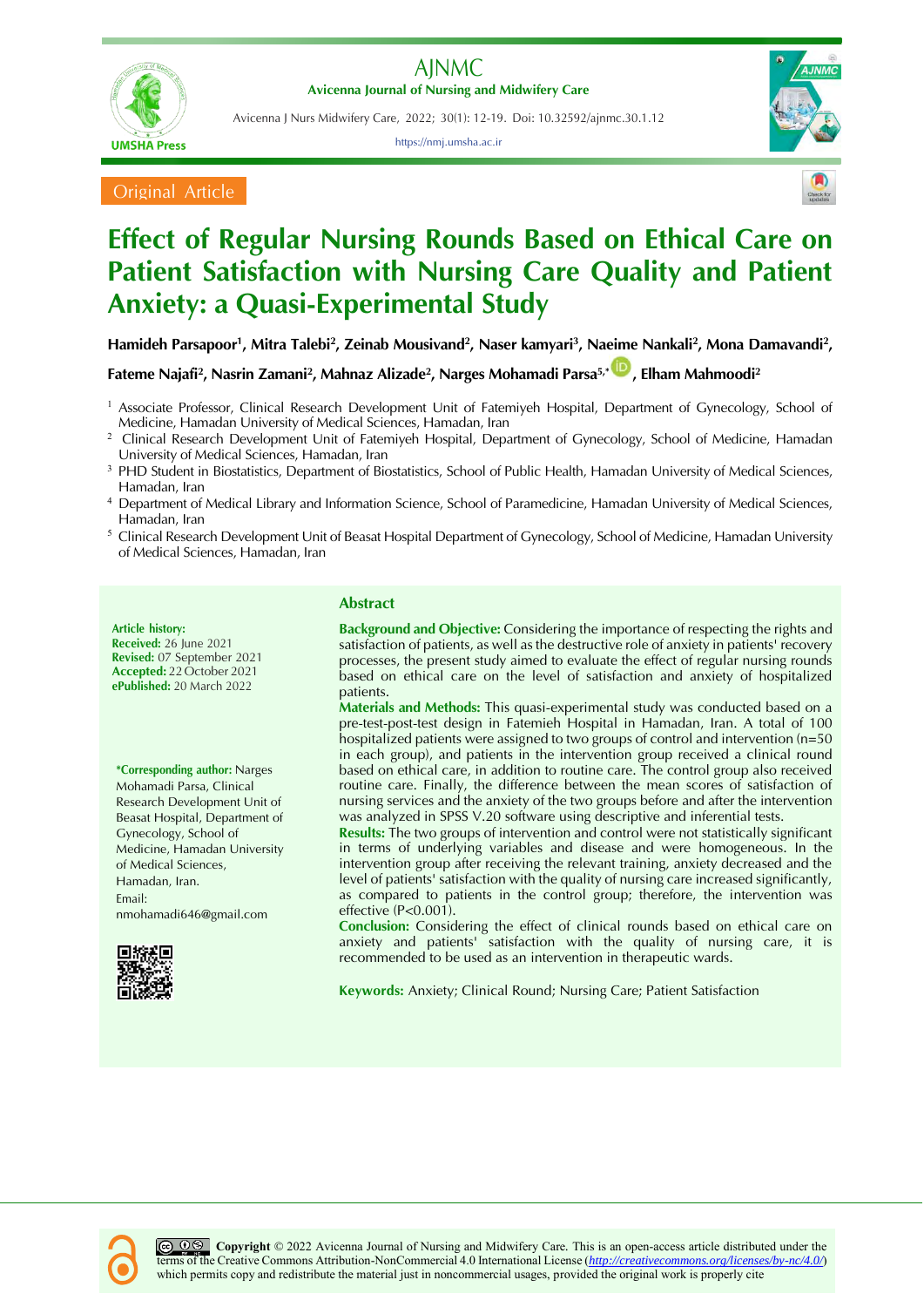### **Extended Abstract**

### **Background and Objective**

Considering the importance of respecting the rights and satisfaction of patients, as well as the destructive role of anxiety in patients' recovery processes, the present study aimed to evaluate the effect of regular nursing rounds based on ethical care on the level of satisfaction and anxiety among hospitalized patients. In the majority of cases, the duties of the nursing staff are currently limited to drug codex and intravenous injections; moreover, the lack of effective communication as a service requirement in the nursepatient relationship is clearly observed, while the nurse can easily provide the patient's presence at the bedside. Care, by asking the patient about the disease and the need for personal care, provides the formation of an appropriate relationship. The development of a universal code of ethics with the topics of confidentiality, respect for patient rights, and honesty highlights the need for the nurse to support the patient and adhere to ethics in providing care. Failure to pay attention to these issues creates conditions that prevent the patient from expressing his/her problems, causing considerable psychological and physical harm to hospitalized patients; therefore, the provision of ethical care is of utmost importance in patient satisfaction. The present study aimed to assess the effect of regular nursing rounds based on ethical care on patients' levels of anxiety and satisfaction with the quality of nursing care.

### **Materials and Methods**

This quasi-experimental study was conducted based on a pre-test-post-test design in Fatemieh Hospital in Hamadan, Iran. A total of 100 hospitalized patients were assigned to two groups of control and intervention (n=50 in each group), and patients in the intervention group received a clinical round based on ethical care, in addition to routine care. The control group only received routine care. Each intervention lasted three days. In this way, the intervention group received a comfort round from the first day to the third day, which includes care and disobedience every two hours, examining pain and pain control interventions, patients results, moral needs, and the moral care they received. The control group received routine nursing care. Finally, the difference between the mean scores of satisfaction with nursing services and the anxiety of the two groups before and after the intervention was analyzed in SPSS software (version 20) using descriptive and inferential tests.

### **Results**

A total of 100 pairs of questionnaires were provided before and after the intervention (n=50 in each group). The two groups of intervention and control were not significantly different in terms of underlying variables and disease and were homogeneous. In the intervention group, after receiving the relevant training, anxiety decreased and the level of patients' satisfaction with the quality of nursing care increased significantly, as compared to patients in the control group; therefore, the intervention was effective (P<0.001).

#### **Conclusion**

The present study aimed to assess the effect of regular nursing rounds based on ethical care on hospitalized patients' levels of anxiety and satisfaction with the quality of nursing care. Based on the results, respect for the patient, which was performed in the present study as a regular nursing round based on ethical care, not only increases patients' satisfaction with nursing services but also reduces the patient's anxiety about hospitalization, making them more relaxed as one of It leads to the most vulnerable social groups physically, mentally and socially. The intervention performed in this study significantly increased patients' satisfaction with nursing services in all four areas of professional knowledge and skills, communication, nursing ethics, and patient education.

As evidenced by the results of this study, the allocation of sufficient time (once every two hours) to the patient was a golden opportunity to honor patients, communicate effectively with them, and ultimately provide them with appropriate training, resulting in increased satisfaction and reduced patient anxiety. Considering the effect of clinical rounds based on ethical care on anxiety and patients' satisfaction with the quality of nursing care, it is recommended to be used as an intervention in therapeutic wards.

**Please cite this article as follows:** Parsapoor H, Talebi M, Mousivand Z, Kamyar N, Nankali N, Damavandi M, Najafi F, Zamani N, Alizade M, Mohamadi Parsa N, Mahmoodi E. Effect of Regular Nursing Rounds Based on Ethical Care on Patient Satisfaction with Nursing Care Quality and Patient Anxiety: A quasi-experimental study. Avicenna J Nurs Midwifery Care. 2022; 30(1): 12-19. DOI: 10.32592/ajnmc.30.1.12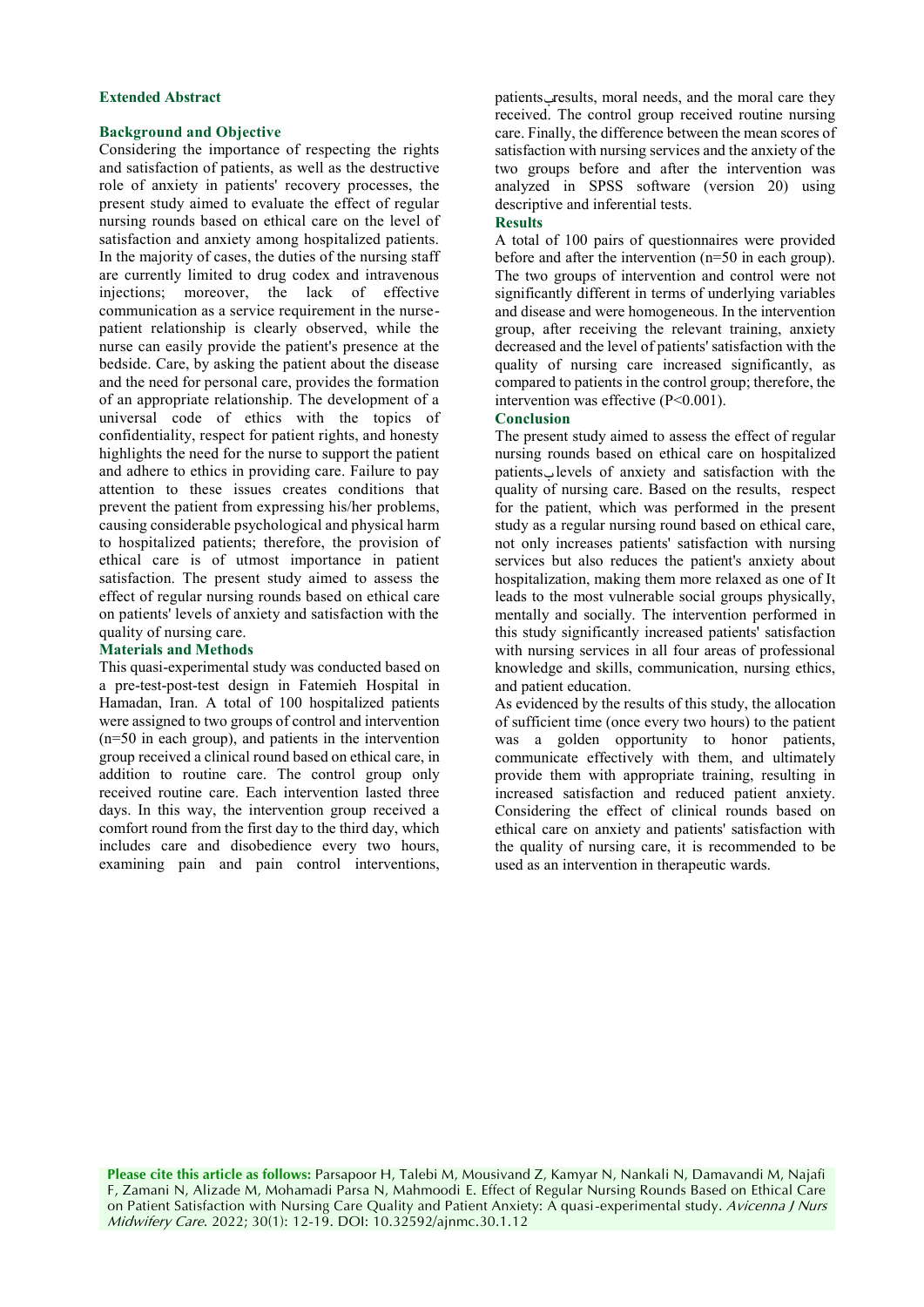

i<br>I



### **مقاله پژوهشی**

# **مقایسه ارزیابی تأثیر راند پرستاری منظم مبتنی بر مراقبت اخلاق محور بر اضطراب و سطح رضایت بیماران از کیفیت مراقبتهای پرستاری: یک مطالعه نیمهتجربی**

حمیده پارساپور ٰ، میترا طالبی ٔ، زینب موسیوند ٔ، ناصر کامیاری ٔ، نعیمه نانکلی ٔ، مونا دماوندی ٔ، فاطمه نجفی ٔ، نسرین

**2 زمانی ،<sup>4</sup> نرگس محمدی ، مهناز علیزاده 2 [،](http://orcid.org/0000-0002-0826-2203) الهام محمودی ،5\* پارسا**

- دانشیار، مرکز توسعه تحقیقات بالینی بیمارستان فاطمیه، دانشگاه علوم پرشکی همدان، همدان، ایران <sup>1</sup>
	- <sup>۲</sup> مرکز توسعه تحقیقات بالینی بیمارستان فاطمیه، دانشگاه علوم پرشکی همدان، همدان، ایران
		- گروه آمار زیستی، دانشکده بهداشت، دانشگاه علوم پزشکی همدان، همدان، ایران <sup>3</sup>
- گروه کتابداری و اطالعرسانی پزشکی، دانشکده پیراپزشکی، دانشگاه علوم پزشکی همدان، همدان، ایران <sup>4</sup>
	- مرکز توسعه تحقیقات بالینی بیمارستان بعثت، دانشگاه علوم پرشکی همدان ، همدان، ایران  $^{\circ}$

| چکیده<br>سابقه و هدف: با توجه به اهمیت رعایت حقوق و جلب رضایت بیماران و همچنین نقش مخرب اضطراب در<br>فرایندهای بهبود بیماران، این مطالعه با هدف ارزیابی تأثیر راند پرستاری منظم مبتنی بر مراقبت اخلاق،حور بر<br>سطح رضایت و میزان اضطراب بیماران بستری در بیمارستان فاطمیه همدان انجام شد.<br>مواد و روشها: این مطالعه یک پژوهش شبه تجربی است که با طرح پیشآزمون و پسآزمون در بیمارستان<br>فاطمیه همدان انجام شد. تعداد ۱۰۰ نفر از بیماران بستری در دو گروه کنترل و مداخله ۵۰ نفره قرار گرفتند<br>و مداخله شامل راند بالینی مبتنی بر مراقبت اخلاق،حور علاوه بر مراقبتهای روتین برای گروه مداخله ارائه | تاريخ دريافت مقاله: ١٤٠٠/٠۴/٠٥<br>تاريخ ويرايش مقاله: ١٤٠٠/٠۶/١٥<br>تاريخ پذيرش مقاله: ١۴٠٠/٠٧/٣٠<br>تاريخ انتشار مقاله: ١٤٠٠/١٢/٢٩<br>تمامی حقوق نشر برای دانشگاه علوم پزشکی |
|-------------------------------------------------------------------------------------------------------------------------------------------------------------------------------------------------------------------------------------------------------------------------------------------------------------------------------------------------------------------------------------------------------------------------------------------------------------------------------------------------------------------------------------------------------------------------------------------------------|-------------------------------------------------------------------------------------------------------------------------------------------------------------------------------|
| شد. گروه کنترل هم مراقبت های روتین را دریافت کردند. درنهایت تفاوت میانگین رضایت از خدمات پرستاری<br>و میانگین اضطراب دو گروه قبل و بعد از مداخله با آزمونهای توصیفی و استنباطی با نرمافزار SPSS نسخه<br>۲۰ تجزیه وتحلیل شد.<br>یافتهها: دو گروه مداخله و کنترل از نظر متغیرهای زمینهای و بیماری با یکدیگر تفاوت آماری معنیداری نداشتند<br>و همگن بودند. اضطراب و سطح رضایت بیماران از کیفیت مراقبتهای پرستاری در گروه مداخله بعد از دریافت<br>آموزشهای مربوطه به ترتیب کاهش و افزایش معنیداری را نسبت به بیماران گروه کنترل نشان داد، لذا مداخله                                                      | همدان محفوظ است.                                                                                                                                                              |
| مدنظر مؤثر بود (p<۰/۰۰۱).<br>نتیجه گیری: با توجه به تأثیر راند بالینی مبتنی بر مراقبت اخلاق محور بر اضطراب و سطح رضایت بیماران از کیفیت<br>مراقبتهای پرستاری، توصیه میشود بهعنوان یک مداخله در بخشهای درمانی استفاده شود.<br>واژگان کلیدی: اضطراب؛ راند بالینی؛ رضایت بیمار؛ مراقبتهای پرستاری                                                                                                                                                                                                                                                                                                        | <b>* نویسنده مسئول</b> : نرگس محمدی پارسا،<br>مركز توسعه تحقيقات باليني بيمارستان بعثت،<br>دانشگاه علوم پرشکی همدان، همدان، ایران.<br>nmohamadi646@gmail.com                  |

استن**اد**: پارساپور، حمیده؛ طالبی، میترا؛ موسیوند، زینب؛ کامیاری، نامر؛ نانکلی، نعیمه؛ دماوندی، مونا؛ فاضمه؛ زمانی، نسرین؛ علیزاده، مهناز؛ محمدی پارسا، نرگس؛ محمودی، الهام. مقایسه ارزیابی تأثیر راند پرستاری منظم مبتنی بر مراقبت اخالقمحور بر اضطراب و سطح رضایت بیماران از کیفیت مراقبتهای پرستاری: یک مطالعه نیمهتجربی. مجله مراقبت پرستاری و مامایی ابن سینا، زمستان ۱۴۰۰/۲۰۰(۱): ۱۹-۱۲.

### **مقدمه**

امروزه روند تحولات جهانی، رویکرد عقلانی و اخلاقی را در تأمین نیازهای مادی و معنوی مدنظر قرار داده است و این رویکرد بیشتر از همه، رشتههایی را تحت تأثیر قرار می دهد که مانند رشته پرستاری در ارائه خدمات به انسان ها پیشتاز هستند [۱]. پرستاران از مهمترین افراد در ارائه مراقبتهای سالمت محسوب

می شوند [٢] و روابط پرستار-بیمار کارآمد، یکی از ابعاد اصلی مراقبت پرستاری است [٣]. در این راستا اخلاق پرستاری بهعنوان زیرمجموعه اخالق پزشکی، توجه ویژهای به موضوع اخلاقیات در این حرفه دارد [۴] و مراقبتها را به سمتی هدایت میکند که نقش ویژگیهای انسانمدارانه در آنها برجستهتر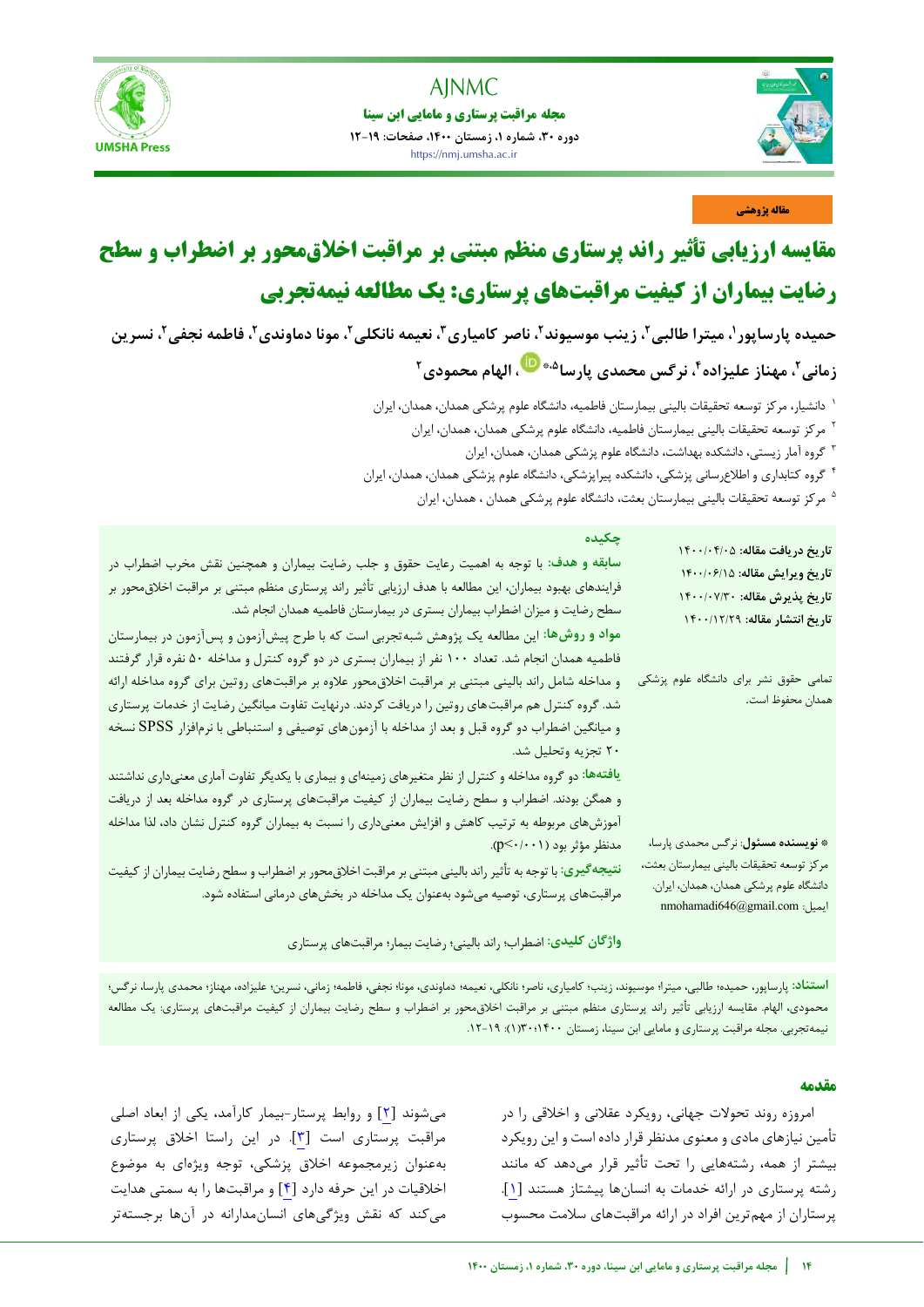باشد [۵]. اگر مراقبت را بر اساس نظر مؤسسه توسعه سلامت آمریکا، دربردارنده ایمنی، اثربخشی، رضایت بیمار و پرستار و منافع بیمارستان بدانیم [۶]، هر فرد ارائهدهنده خدمت باید به ابعاد جسمی، اخالقی، اعتقادی و روحی بیمار توجه کند تا بتواند با حفظ تعادل بین این ابعاد، مراقبت را به نحو احسن ارائه کند [7].

ازآنجاکه بیماران بهطور معمول طیفی از ناراحتی و عدم آسایش را در تجربه بیمارستان میکنند [8] و با توجه به اینکه افزایش رضایت بیمار باعث افزایش کیفیت زندگی او میشود که بهنوعی هدف تمام خدمات سالمت است، در حال حاضر التزام به مراقبت اخالقی هسته مرکزی ارزشهای پرستاری محسوب میشود که نشاندهنده میزان نگرانی برای بیمار و احترام به شخصیت او هنگام ارائه مراقبتهای پرستاری است. اهمیت این موضوع به حدی است که گاهی بر جنبههای فنی کار پرستاری برتری مییابد [9] این و نه یک برداشت احساسی ناشی از گرایش انسان به حسن خلق، بلکه موضوعی منطقی است که التزام به یادگیری مداوم و انجام درست کارها را به همراه دارد [10].

در این راستا، منشور جامع حقوق بیمار در 5 محور کلی و 37 بند تنظیم شده است. محورهای پنجگانه منشور حقوق بیمار شامل حق دریافت خدمات مطلوب، حق دریافت اطالعات به نحو مطلوب و کافی، حق انتخاب و تصمیمگیری آزادانه بیمار حین دریافت خدمات سالمت، حق احترام به حریم شخصی بیمار و رعایت اصل رازداری و درنهایت حق دسترسی به نظام کارآمد رسیدگی به شکایات است. بر اساس منشور حقوق بیمار، این حق بیمار است که خدمتی شایسته شأن و منزلت انسانی دریافت کند، حین ارائه خدمت به ارزشها، اعتقادات و فرهنگ او احترام گذاشته شود و با ارائه اطالعات جامع و مطلوب، موجبات انتخاب آزادانه و آگاهانه او فراهم شود [11].

در حال حاضر، در بیشتر موارد وظایف کادر پرستاری محدود به کاردکس دارویی و تزریقات وریدی است و نبود ارتباط مؤثر به عنوان لازمه ارائه خدمت در روابط پرستار-بیمار بهوضوح به چشم میخورد [1۲]، درحالیکه پرستار بهراحتی میتواند هنگام حضور بر بالین بیمار بهمنظور ارائه مراقبت، با پرسش از بیمار درباره بیماری و نیازهای مراقبتی شخصی، موجبات شکلگیری رابطه مناسب را فراهم کند [1۳]. تدوین کدهای اخلاقی جهانی با موضوعات رازداری، احترام به حقوق بیمار، صداقت و غیره نشاندهنده لزوم حمایت پرستار از بیمار و التزام به اخالق در ارائه مراقبتهاست [14]. توجه نکردن به این موارد نهتنها باعث بروز آسیبهای روحی در بیمار میشود، بلکه ممکن است با ایجاد شرایطی که مانع بیان مشکالت بیمار میشود، به آسیبهای جسمی بیماران بستری در بیمارستان بینجامد، لذا با توجه به اهمیت ارائه مراقبتهای اخالقی در رضایتمندی بیمار [15] تأثیر ، مطالعه حاضر راند پرستاری منظم مبتنی بر مراقبت اخالقمحور را بر سطح اضطراب بیماران و سطح رضایت آنان از کیفیت مراقبتهای

j

پرستاری بررسی کرده است.

### **کار روش**

این مطالعه به صورت پژوهشی شبهتجربی، با طرح پیشآزمون و پسآزمون در بیمارستان زنان و زایمان فاطمیه همدان انجام شد. به این منظور، افراد با سن بیشتر از 18 سال که توانایی برقراری ارتباط به زبان فارسی را داشتند، به زمان و مکان آگاهی داشتند و بیماری شناختهشده روانی نداشتند، وارد مطالعه شدند. افرادی که مایل به همکاری نبودند یا قبل از سه روز از بیمارستان مرخص شدند، از مطالعه کنار گذاشته شدند.

ابتدا بهمنظور توجیه پرستاران، سرفصلهای زیر از کتاب اخال ق پرستاری که در دوره کارشناسی پرستاری تدریس میشود، در اختیار پرستاران قرار گرفت:

تعریف اخالق پرستاری و اهمیت آن معنویت و فلسفه اخالق سالمت و معنویت کرامت انسان و ارزشهای اخالق اسالمی تاریخ اخالق پرستاری و روابط انسانی اصول اخلاق زیستی (اتونومی، سودرسانی، عدم ضرر و زیان و عدالت) حساسیت اخالقی در آموزش بالینی مدلهای ارتباطی پزشک بیمار-پرستار- اصول تصمیم گیری بر اساس مبانی اخلاقی در تقابل با مشکلات حرفهای پرستاری مفاهیم اخالقی در قوانین پرستاری شناخت حقوق اساسی بشر و احترام به حقوق مددجو/ بیمار مسئولیتهای حرفه ای پرستاران مبتنی بر موازین اخالقی

موضوعات اخلاقی در مراقبت پرستاری از گروههای آسیبپذیر کدهای اخالقی و راهنماهای حرفهای اخالق حرفهای در نظام سالمت

معضالت اخالقی و قانونی در ) یپرستار سوء رفتار حرفهای، غفلت و ...(

سپس برای اطمینان از آمادگی پرستاران، دو جلسه جمع بندی و یک آزمون برگزار شد و افرادی که حداقل 80 درصد از نمره را کسب کردند، بهعنوان همکار وارد طرح شدند. بیماران بستری در صورت داشتن معیارهای ورود به مطالعه، ابتدا بر اساس نمونهگیری در دسترس انتخاب شدند. سپس بهطور تصادفی در دو گروه کنترل و مداخله قرار گرفتند. برای تخصیص تصادفی بیماران از جدول تصادفی استفاده شد. همچنین بهمنظور ممانعت از آلودگی گروهها با هم، مداخالت به صورت هفتگی انجام شد، بهطوریکه بیمارانی که در زمان مداخله در بیمارستان بستری بودند، در این فاصله از بیمارستان ترخیص شده بودند.

حجم نمونه بر اساس دادههای مطالعه نگارنده [16]، در هر گروه 41 نفر بهدست آمد که با در نظر گرفتن احتمال ریزش 20 درصدی، در هر گروه 50 نفر قرار گرفتند. طول مدت هر مداخله 3 روز بود. به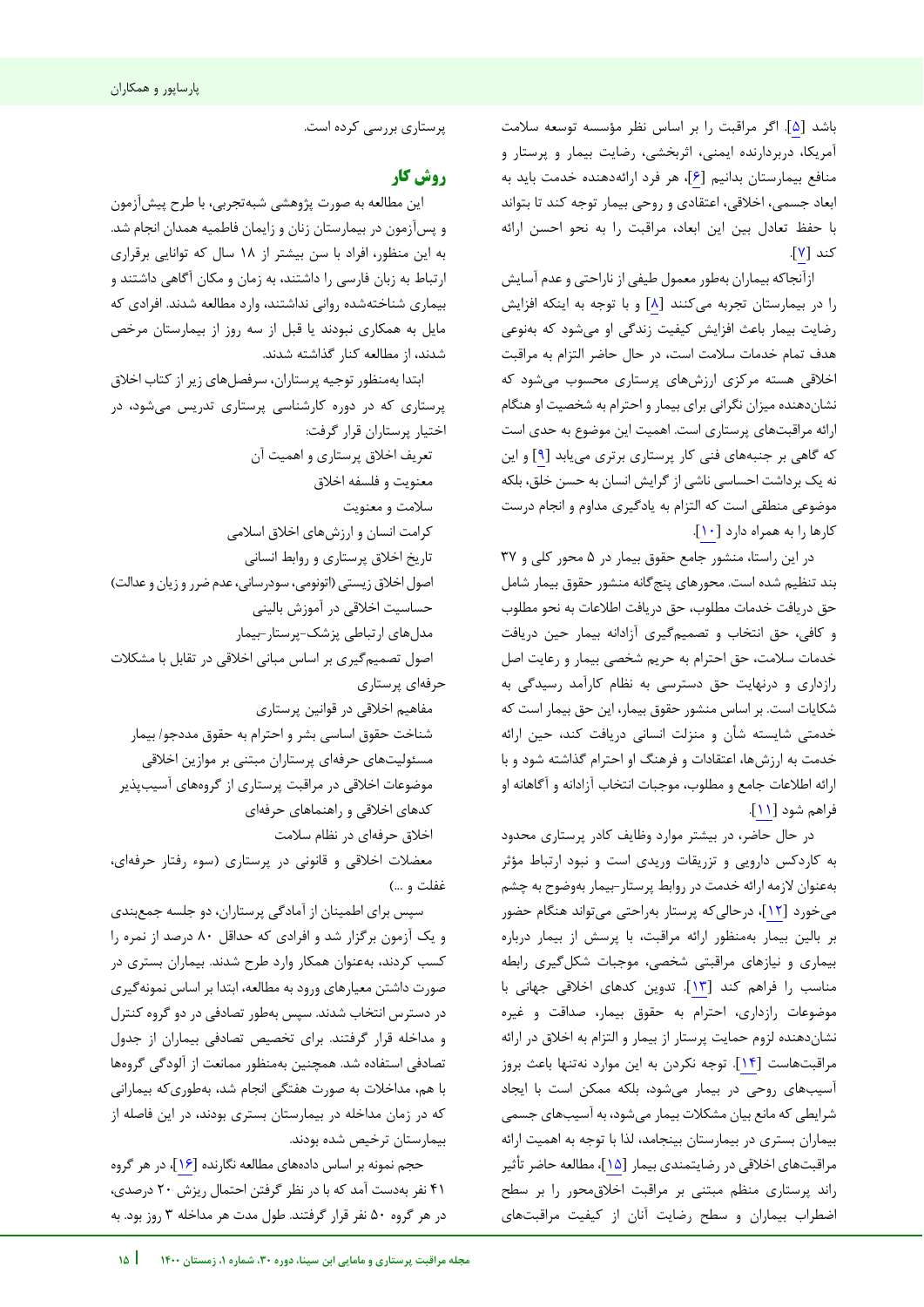این ترتیب که گروه مداخله از روز اول تا روز سوم راند آسایش را دریافت میکرد که شامل مراقبت و سرکشی هر دو ساعت، بررسی بیمار از نظر داشتن درد و مداخالت مربوط به کنترل درد، بررسی نتایج اقدامات، نیازها و محیط بیمار و همچنین ارزیابی نیازهای اخالقی بیمار و مراقبت اخلاقی بود که پرستار مربوط به بیمار اینها را انجام میداد. گروه کنترل مراقبتهای معمول پرستاری را دریافت کرد.

جزئیات نحوه مراقبت به این شرح بود:

در شروع هر شیفت هنگام تحویل دادن بیماران، پرستار شیفت بعد به بیمار معرفی میشد. پرستار جدید به بیمار اطالع می که داد پس از تحویل گرفتن بیماران برمیگردد و به مسائل احتمالی بیمار رسیدگی میکند. سپس هر دو ساعت یک بار ویزیت فعال بیمار به طور روزانه (در مجموع ۹ راند در ۲۴ ساعت، از ساعت ۸ صبح تا ۱۲ شب) انجام میشد. بهمنظور حفظ آسایش بیماران، ویزیت بیمار در طول شیفت شب از ساعت 24 بامداد تا 6 صبح انجام نمیشد. به این منظور پرستار مربوطه پس از معرفی خود در ویزیت اول و سؤال از کیفیت خواب بیمار در ویزیت صبح، در هر ویزیت از بیمار درباره حال عمومی، وجود درد، میل به نوشیدن آب و نیاز به کمک برای تغییر وضعیت (در صورت مستقل نبودن بیمار) سؤال میکرد. همچنین پرستار در هر ویزیت دسترسی بیمار به زنگ تماس، آب و خوراکی و همچنین نظم و ترتیب اطراف بیمار را بررسی میکرد و قبل از ترک بیمار از او میپرسید که آیا کار دیگری برای کمک به او از پرستار برمیآید. همچنین به بیمار گوشزد میکرد که دو ساعت بعد پرستار یا همکارش در شیفت بعد مجددا او را ویزیت خواهند کرد و در این فاصله بیمار میتواند در صورت نیاز از زنگ استفاده کند.

بخش بعدی مداخله به ارتباطگیری پرستار با بستگان و عیادتکنندگان بیمار مربوط میشد. در صورت تمایل بیمار به گفتوگوی پرستار با بستگان و در صورت تمایل بستگان بیمار به دریافت اطالعات قابل ارائه درباره بیمار، پرستار درباره وضعیت عمومی بیمار، زمان ترخیص و مراقبتهای پس از ترخیص به بستگان بیمار توضیحاتی ارائه میکرد.

در این مطالعه برای ارزیابی میزان رضایتمندی بیماران از مراقبتهای پرستاری از پرسشنامه رضایت بیمار از کیفیت Patient Satisfaction with Nursing ( پرستاری مراقبتهای سنجش برای و( Care Quality Questionnaire: PSNCQQ سطح اضطراب بیماران از پرسشنامه مقیاس بیمارستانی اضطراب Hospital Anxiety and Depression Scale: ( افسردگی و HADS )استفاده شد. همچنین اطالعات دموگرافیک بیمار شامل سن، جنس، وضعیت تأهل و میزان تحصیالت با استفاده از چکلیست محققساخته جمعآوری شد.

### پرسشنامه رضایت بیمار از کیفیت مراقبتهای پرستاری **)***PSNCQQ***(**

نامه این پرسش 21 گویه در 4 زمینه دانش و مهارت حرفهای

(۷ گویه)، ارتباط (۴ گویه)، اخلاق پرستاری (۵ گویه) و آموزش به بیمار (۵ گویه) دارد که در هر گویه رضایت بیماران بر اساس مقیاس لیکرت از عالی (۵) تا بسیار ضعیف (۱) درجهبندی میشود. بهمنظور نمره دادن به پرسشنامه، یکسوم باال مطلوب، یکسوم میانی متوسط و یکسوم پایین نمرات نامطلوب در نظر گرفته میشود [17]. نگارنده و همکارانش در ایران این پرسشنامه را روا و پایا کردند و آلفای کرونباخ آن را 0/823 بهدست آوردند [18].

### **افسردگی ) و اضطراب بیمارستانی مقیاس** *HADS***)**

Zigmond و Snaith در سال 1983 این مقیاس را برای غربالگری افسردگی و اضطراب در بیماران طراحی کردند [19]. مقیاس بیمارستانی اضطراب و افسردگی نوعی ابزار غربالگری با پایایی، روایی و حساسیت مناسب است که کاویانی و همکاران )2009( در ایران، روایی و پایایی نسخه فارسی این مقیاس را بهدست آوردهاند [20]. این پرسشنامه را می توان بهصورت خوداظهاری یا مصاحبه تکمیل کرد. این پرسشنامه برای سنجش تغییرات خلقی بهویژه حاالت اضطراب و افسردگی 14 سؤال دارد. سؤاالت فرد)،1 ،3 ،5 ،7 ،9 11 و 13( زیرمقیاس اضطراب و سؤاالت زوج )،2 ،4 ،6 ،8 ،10 12 و 14( زیرمقیاس افسردگی هستند. هر سؤال بر اساس مقیاس چهارتایی صفر تا 3 ) تقریبا همیشه، بیشتر اوقات، گاهی اوقات و تقریباً هرگز) نمرهگذاری میشود. برای هر دو زیرمقیاس اضطراب یا افسردگی، نمرات در دامنه صفر تا 7 عادی یا طبیعی، 8 تا 10 خفیف، 11 تا 14 متوسط و 15 تا 21 شدید در نظر گرفته میشود. ازآنجاکه در این مطالعه هدف ارزیابی تأثیر راند پرستاری منظم مبتنی بر مراقبت اخالقمحور بر سطح رضایت و همچنین میزان اضطراب بیماران بستری در بیمارستان بود، از سؤاالت فرد مقیاس بیمارستانی اضطراب و افسردگی استفاده شد که برای سنجش اضطراب طراحی شدهاند.

ادهد ها به کمک نرمافزار SPSS نسخه20 تجزیهوتحلیل و با استفاده از آمار توصیفی شامل Frequency، درصد، میانگین و انحراف معیار بررسی شدند. سطح معنیداری مدنظر در این مطالعه کمتر از 0/05 بود. بهمنظور اطمینان از همسان بودن گروهها قبل از مداخله، میانگین نمره رضایت و اضطراب بیماران با استفاده از آزمون تی مستقل مقایسه شد. پس از اطمینان از معنادار نبودن تست و همسان بودن گروهها، مداخله انجام شد. سپس نمره رضایت و اضطراب بعد از مداخله در دو گروه با استفاده از آزمون تی مستقل با هم مقایسه شد.

### **نتایج**

تعداد 100 نفر از بیماران بستری در بیمارستان زنان همدان با رضایت آگاهانه وارد مطالعه شدند که میانگین سنی آنان 36/5 سال بود. 92 درصد از این افراد متأهل، 4 درصد بیوه، 3 درصد مجرد و 1 درصد مطلقه بودند. 57 درصد از شرکتکنندگان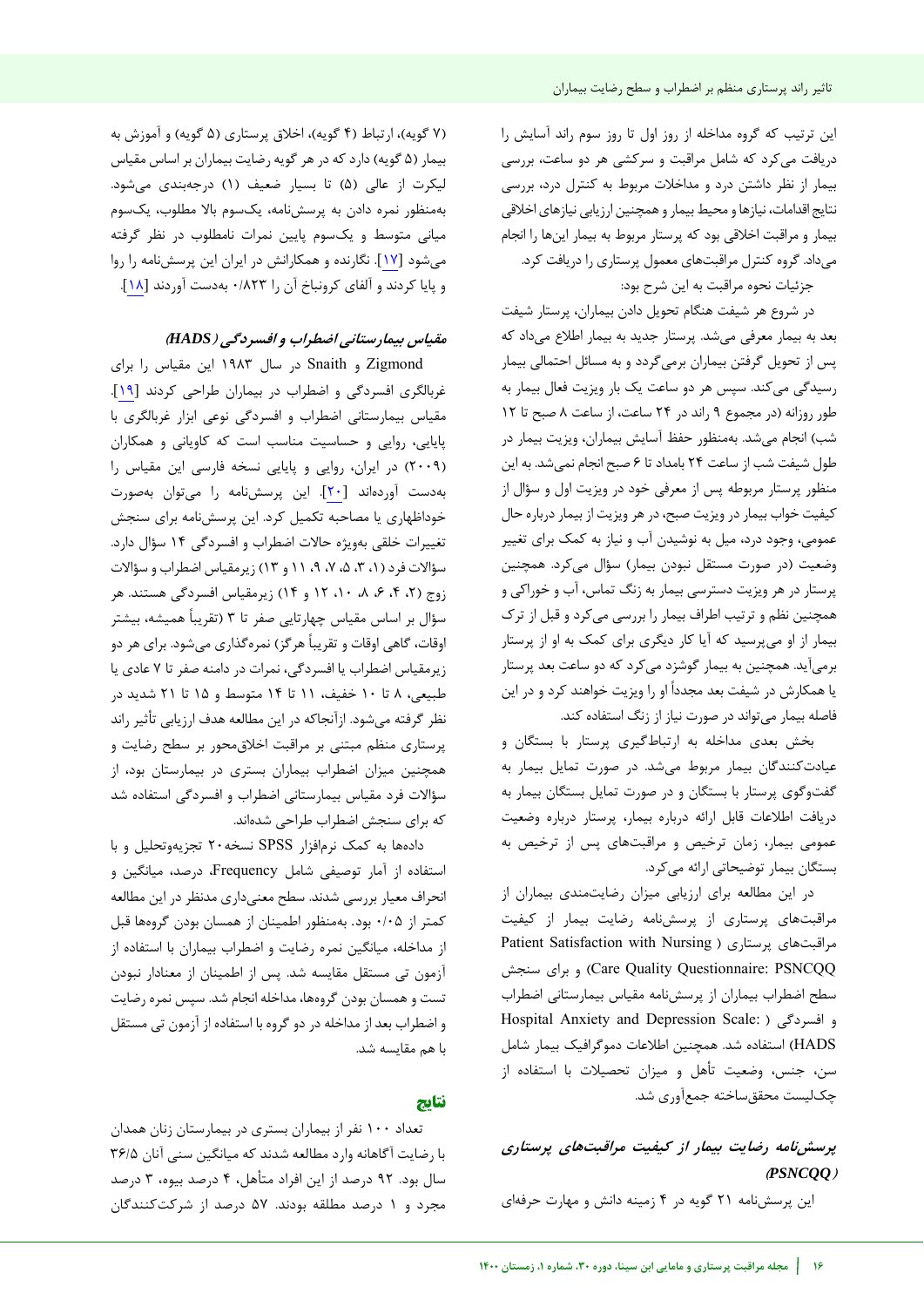| سطح معنىدارى آزمون  |                      | كنترل              |                               | مداخله                  |      | ابعاد         |
|---------------------|----------------------|--------------------|-------------------------------|-------------------------|------|---------------|
| P*                  | متوسط                | انحراف استاندارد   | متوسط                         | انحراف استاندارد        | زمان | پرسشنامه      |
| .1914               | YY/YF                | $\Delta/\tau\tau$  | $\tau\tau/\tau\tau$           | 9/7V                    | قبل  |               |
| $\cdot$   $\cdot$ \ | Yf/Y                 | 9/10               | $\mathbf{r} \cdot \mathbf{y}$ | F/77                    | بعد  | دانش          |
| $\cdot$ /٣۴٨        | 17/7f                | $\Gamma/9\Lambda$  | 17/FF                         | $\mathbf{r}/\mathbf{r}$ | قبل  |               |
| $\cdot/\cdot\cdot$  | 17/1                 | T/99               | $1 \text{Y/T}$                | Y/99                    | بعد  | ار تباط       |
| .1199               | 19/97                | $f/\lambda\lambda$ | $1V/Y$ .                      | $F/F$ .                 | قبل  | اخلاق         |
| $\cdot$   $\cdot$ \ | 1Y/Y                 | $f/9$ .            | Y1/YY                         | $Y/\Lambda$ 9           | بعد  | پرستاری       |
| .188                | 10/FA                | $\Delta$ /۶۴       | 1Y/T9                         | Y/Y                     | قبل  |               |
| $\cdot$   $\cdot$ \ | $\frac{1}{\sqrt{1}}$ | $\Delta$ /٢١       | 55/79                         | T/17                    | بعد  | اموزش بيمار   |
| $\cdot$ /٣١۵        | 5Y/9F                | $1V/\cdot V$       | Y1/Y                          | 10/Tf                   | قبل  | نمرہ کل       |
| $\cdot$   $\cdot$ \ | Y1/F <sub>A</sub>    | 11/TT              | 97/5                          | 1.11                    | بعد  | <b>PSNCQQ</b> |

**جدول :1** مقایسه میانگین نمره گروههای مداخله و کنترل، قبل و بعد از اجرای مداخله

تحصیالت زیر دیپلم و 43 درصد دیپلم و باالتر داشتند. تمام این افراد قبل و بعد از مداخله پرسشنامه میزان رضایت از خدمات پرستاری را تکمیل کردند. بهخاطر نظارت سرپرستار و رئیس بخش، میزان ریزش در این مطالعه صفر بود. به این ترتیب 100 جفت پرسشنامه قبل و بعد از مداخله در اختیار بیماران قرار گرفت که 50 جفت پرسشنامه برای گروه مداخله و 50 جفت برای گروه کنترل بود.

میانگین نمره پرسش نامه رضایت بیمار از کیفیت مراقبتهای پرستاری قبل از مداخله در گروه کنترل ۶۷/۹ با 17/1=SD و در گروه مداخله 71/2 با 15/3=SD بود. با توجه به نرمال بودن توزیع دادهها بر اساس تعداد شرکتکنندگان، برای بررسی همسان بودن گروههای مداخله و کنترل در شروع مطالعه میانگین نمره رضایت دو گروه از خدمات پرستاری قبل از مداخله با آزمون پارامتریک تی مستقل مقایسه شد که تفاوت معناداری بین دو گروه وجود نداشت )0/315=P )و )9/72 تا :-3/16CI). میانگین نمره بعد از مداخله در گروه کنترل 71/58 با 18/2=SD و در گروه مداخله 92/06 با 10/9=SD بود که با استفاده از آزمون تی مستقل تفاوت معنیدار میانگین دو گروه نشان داده شد )0/001>P )و )26/5 تا :14/6CI). همسان بودن در شروع و تفاوت معنادار در پایان مداخله در هر چهار زمینه پرسشنامه رضایت بیمار از کیفیت مراقبتهای پرستاری در جـدول 1 نـشان داده شده است.

همچنین بهمنظور ارزیابی تأثیر راند پرستاری منظم مبتنی بر مراقبت اخالقمحور بر سطح اضطراب بیماران بستری در بیمارستان، نمره سؤالات فردی مقیاس بیمارستانی اضطراب و افسردگی بررسی شد که اضطراب بیماران را در بیمارستان میسنجد. میانگین نمره اضطراب قبل از مداخله در گروه کنترل 7/11 با 3/44=SD و در گروه مداخله 7/34 با 3/67=SD بود که تفاوت معناداری نداشتند (P=۰/۹۴) و (۱/۶۷ تا ۱/۲۱-:CI). اما میانگین نمره اضطراب بعد از مداخله در دو گروه تفاوت

j

معناداری داشت، بهطوریکه میانگین در گروه کنترل 7/02 با 2/88=SD و در گروه مداخله 4/66 با 3/64=SD بود که معناداری تفاوت آنها با آزمون تی مستقل نشان داده شد  $(CI:-\mathsf{Y}/\mathsf{PA} \cup -1/\cdot \mathsf{f})$ و (P<-/··۱).

**بحث**

این مطالعه با هدف ارزیابی تأثیر راند پرستاری منظم مبتنی بر مراقبت اخالقمحور بر سطح رضایت بیمار از کیفیت مراقبتهای پرستاری و اضطراب بیماران بستری در بیمارستان انجام شد. یافتههای پژوهش نشان داد احترام به بیمار که در مطالعه حاضر به صورت راند پرستاری منظم مبتنی بر مراقبت اخالقمحور اجرا شد، نهتنها باعث افزایش رضایت بیماران از خدمات پرستاری میشود، بلکه با کاهش اضطراب بیمار از حضور در بیمارستان، به آرامش بیشتر او بهعنوان یکی از آسیبپذیرترین گروههای اجتماعی از نظر جسمی، روانی و اجتماعی [21] میانجامد. این در حالی است که دیدگاه و تجربه بیمار از خدمات سالمت بهعنوان یکی از حوزههای چهارگانه حاکمیت خدمات بالینی مدنظر سازمان بهداشت جهانی مورد توجه قرار گرفته است [22] و موضوع حقوق بیمار در کنار رضایتمندی او از خدمات سالمت ازجمله مهمترین محورهای این رکن از حاکمیت بالینی محسوب میشود [[23](#page-7-0)].

مداخله انجامشده در این مطالعه بهطور معناداری باعث افزایش رضایت بیماران از خدمات پرستاری در هر چهار زمینه دانش و مهارت حرفهای، ارتباط، اخالق پرستاری و آموزش به بیمار شد. در مطالعه نگارنده و همکاران )2014( نیز تأثیر راند منظم پرستاری بر رضایت بیمار از خدمات پرستاری در بیمارستان شریعتی نشان داده شد. البته در این مطالعه رضایت در روز دوم و روز پنجم مداخله سنجیده شد که رضایت بیماران از خدمات پرستاری در روز دوم در گروه مداخله و کنترل تفاوت معناداری نداشت )0/499=P)، اما در روز پنجم میزان رضایت گروه کنترل از خدمات پرستاری بهطور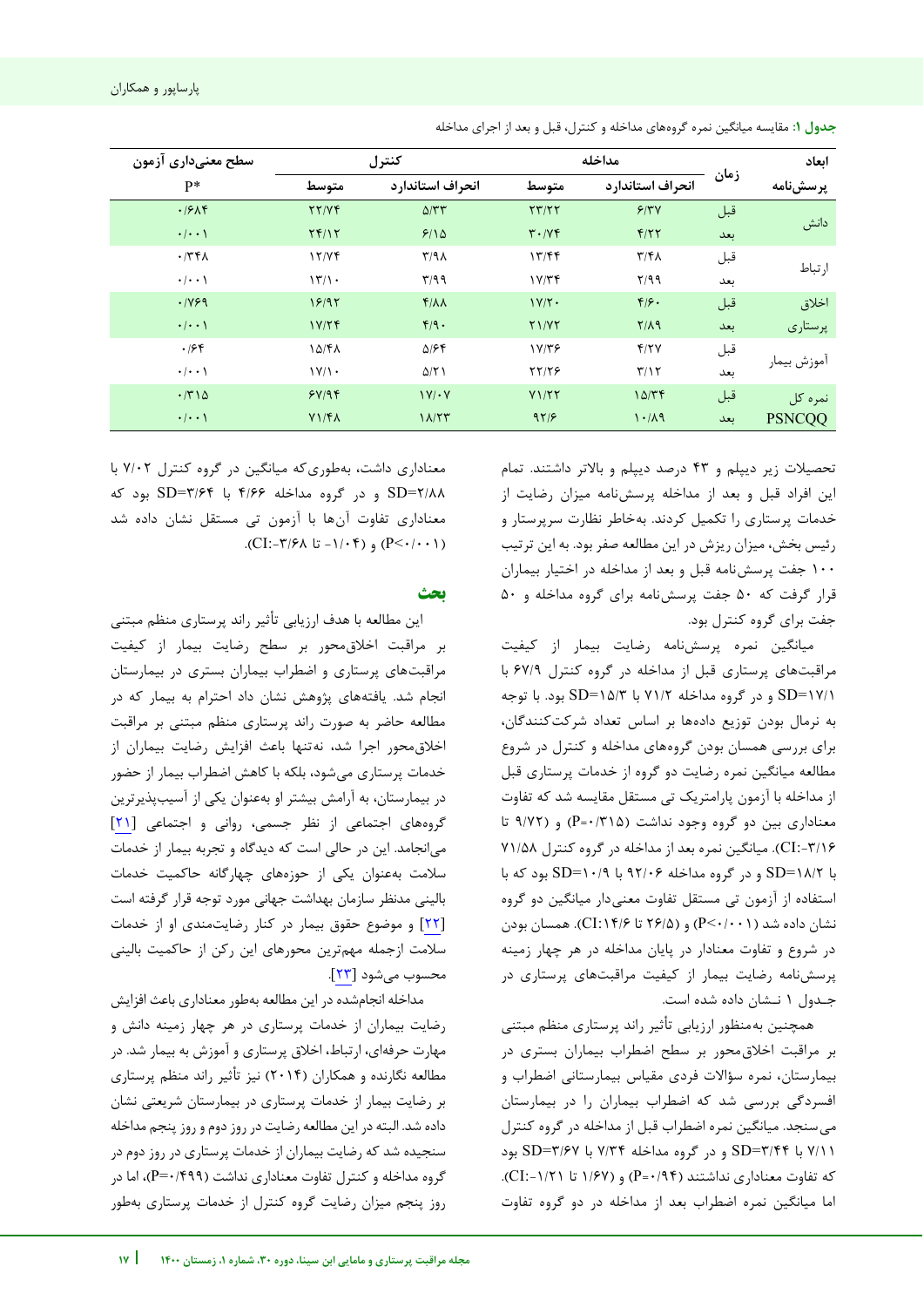معناداری بیشتر بود (P=۰/۰۰۱) [۲۴].

مطالعه Krepper و همکاران )2014( که با هدف ارزیابی فرایند راند ساعتی استاندارد از طریق برنامه آموزشی رسمی و اجرای راند ساعتی در بهبود پیامدها، رضایت بیمار، کیفیت و معیارهای ایمنی در بیمارستان کلیسای اسقفی سنت انجام شد، نشان داد رضایت بیماران در گروه آزمون تفاوت معنیداری با گروه کنترل دارد )0/001=P)، اما این مداخله در تعداد سقوط بیمار و تعداد موارد بستری مجدد مؤثر نبود [25]. Park و Shin مطالعهای را با عنوان »تأثیر راند پرستاری بر اساس مدل مراقبت بر درک بیماران از کیفیت مراقبت پرستاری و رضایت آنها از خدمات پرستاری« انجام دادند. نتایج آنان نشان داد درک بیماران از کیفیت خدمات پرستاری و رضایت آنان از این خدمات در گروه مداخله بهطور معناداری بیشتر از گروه کنترل بود )0/001=P)  $[T5]$ 

در مطالعه حاضر، راند پرستاری منظم مبتنی بر مراقبت اخالقمحور، با کاهش اضطراب بیماران همراه بود )0/001>P). اضطراب مفهوم مبهمی از هراس و نگرانی است و افرادی که دچار اضطراب میشوند، اغلب از نظر روانی نسبت به آینده نامطمئن و نگران هستند. همچنین اضطراب از شایعترین و مهمترین واکنش ها در برابر بیماری است [27] که ممکن است با تفکر نامربوط، عدم درک معنای کلمات، وحشت، حواسپرتی و یک یا چند عالمت جسمانی دیگر همراه باشد [28]. مطالعه Y Cui و همکاران )2018( در چین، ضمن سنجش اضطراب در بیماران بستری در بیمارستان با مقیاس بیمارستانی اضطراب و افسردگی، بر ارتباط اضطراب با اختالالت بلع و بهداشت دهان بر لزوم کاهش استرس بیماران تأکید کرد [29].

از بین مطالعاتی که عوامل مؤثر در کاهش اضطراب بیماران را ارزیابی کردهاند، مطالعات متعددی به نقش آموزش در کاهش اضطراب و افزایش رضایت بیماران اشاره میکنند. برای ارائه آموزش مناسب الزم است پرستاران طیف وسیعی از دانش و مهارتهای لازم را برای برقراری ارتباطات مؤثر بینفردی و همچنین دانش تخصصی در زمینه بیماریها و خودمراقبتی در بیماران مبتال را کنند کسب [[،30](#page-7-1) [31](#page-7-2)]. هرچه سطح آگاهی پرستاران در زمینه آموزش بیمار ارتقا یابد، سطح رضایت بیماران از آموزش بیشتر

of ethics informs genetic/genomic nursing. Nurs Ethics. 2019;26(5):1505-1517. [PMID: 29708024](https://pubmed.ncbi.nlm.nih.gov/29708024/) [DOI:](https://doi.org/10.1177/0969733018767248)  [10.1177/0969733018767248](https://doi.org/10.1177/0969733018767248)

- 5. Khatiban M, Falahan SN, Amini R, Farahanchi A, Soltanian A. Lecture-based versus problem-based learning in ethics education among nursing students. Nurs Ethics. 2019;26(6):1753-1764. [PMID: 29716419](https://pubmed.ncbi.nlm.nih.gov/29716419/) [DOI: 10.1177/0969733018767246](https://doi.org/10.1177/0969733018767246)
- 6. Naylor MD, Kurtzman ET. The role of nurse practitioners in reinventing primary care. Health Aff. 2010;29(5):893-9. [PMID: 20439877](https://pubmed.ncbi.nlm.nih.gov/20439877/) DOI: 10.1377/hlthaff.2010.04
- 7. Udod SA, Cummings G, Care WD, Jenkins M. Impact of role stressors on the health of nurse managers: A western

خواهد شد [32] که این مهم درنهایت موجب کاهش اضطراب بیماران میشود [33].

### **نتیجهگیری**

اختصاص زمان کافی به بیمار که در مطالعه حاضر در ویزیت های دو ساعت یک بار اتفاق میافتاد، فرصتی برای تکریم بیمار، ارتباطگیری مؤثر با او و درنهایت آموزش مناسب به بیمار بود که نتیجه آن افزایش سطح رضایتمندی و کاهش اضطراب بیمار است. لذا پیشنهاد می شود بهمنظور تأمین حقوق اولیه بیمار مندرج در منشور حقوق بیمار، در آموزشهای دانشگاهی و بازآموزیهای پس از آن، بیشازپیش به مسئله حقوق بیمار و مهارتهای ارتباطی الزم برای ارائه خدمات مفید و مؤثر به بیمار پرداخته شود.

### **تشکر و قدردانی**

پژوهشگران از شورای پژوهشی دانشگاه علوم پزشکی همدان سپاسگزاری میکنند. مقاله حاضر از طرح تحقیقاتی مصوب دانشگاه علوم پزشکی همدان گرفته شده است. این یژوهش در کمیته اخلاق دانشگاه علوم پزشکی همدان با شناسه اخالق .1398.218REC.UMSHA.IR تأیید شده است.

### **منافع تضاد**

نویسندگان اعلام می کنند در اجرا و نگارش این مقاله هیچگونه تعارضی در منافع وجود ندارد.

### **ملاحظات اخلاقی**

در این مطالعه به منظور ممانعت از آگاهی گروه کنترل از ارائه خدمات خاص به گروه شاهد که می توانست باعث احساس تبعیض و ناراحتی شود، هیچوقت دو گروه با هم در مطالعه حضور نداشتند. ضمنا در خصوص نتایج فردی پرسشنامه ها امانت داری کامل صورت گرفت.

### **سهم نو سندگانی**

حمیده پارساپور: ارائه طرح و نظارت بر انجام طرح. میترا طالبی: تهیه پروپوزال . ناصر کامیاری: مشاور آماری. نرگس محمدی پارسا: نگارش مقاله. زینب موسیوند، نعیمه نانکلی، مونا دماوندی، فاطمه نجفی، نسرین زمانی، مهناز علیزاده، الهام محمودی: اجراء .طرح

#### **حمایت مالی**

این طرح با حمایت مالی معاونت تحقیقات و فناوری دانشگاه علوم پزشکی همدان انجام شده است.

### **REFERENCES**

- 1. McCarthy J, Gastmans C. Moral distress: A review of the argument-based nursing ethics literature. Nurs Ethics. 2015;22(1):131-52. [PMID: 25505098](https://pubmed.ncbi.nlm.nih.gov/25505098/) DOI: 10.1177/09697
- 2. Nursing IoMCotRWJFIotFo. The future of nursing: Leading change, advancing health: National Academies Press Washington, DC; 2011.
- 3. Bowles N, Mackintosh C, Torn A. Nurses' communication skills: an evaluation of the impact of solution‐focused communication training. J Adv Nurs. 2001;36(3):347-54. [PMID: 11686749](https://pubmed.ncbi.nlm.nih.gov/11686749/) [DOI: 10.1046/j.1365-2648.2001.01979.x](https://doi.org/10.1046/j.1365-2648.2001.01979.x)
- 4. Tluczek A, Twal ME, Beamer LC, Burton CW, Darmofal L ,Kracun M, et al. How american nurses association code